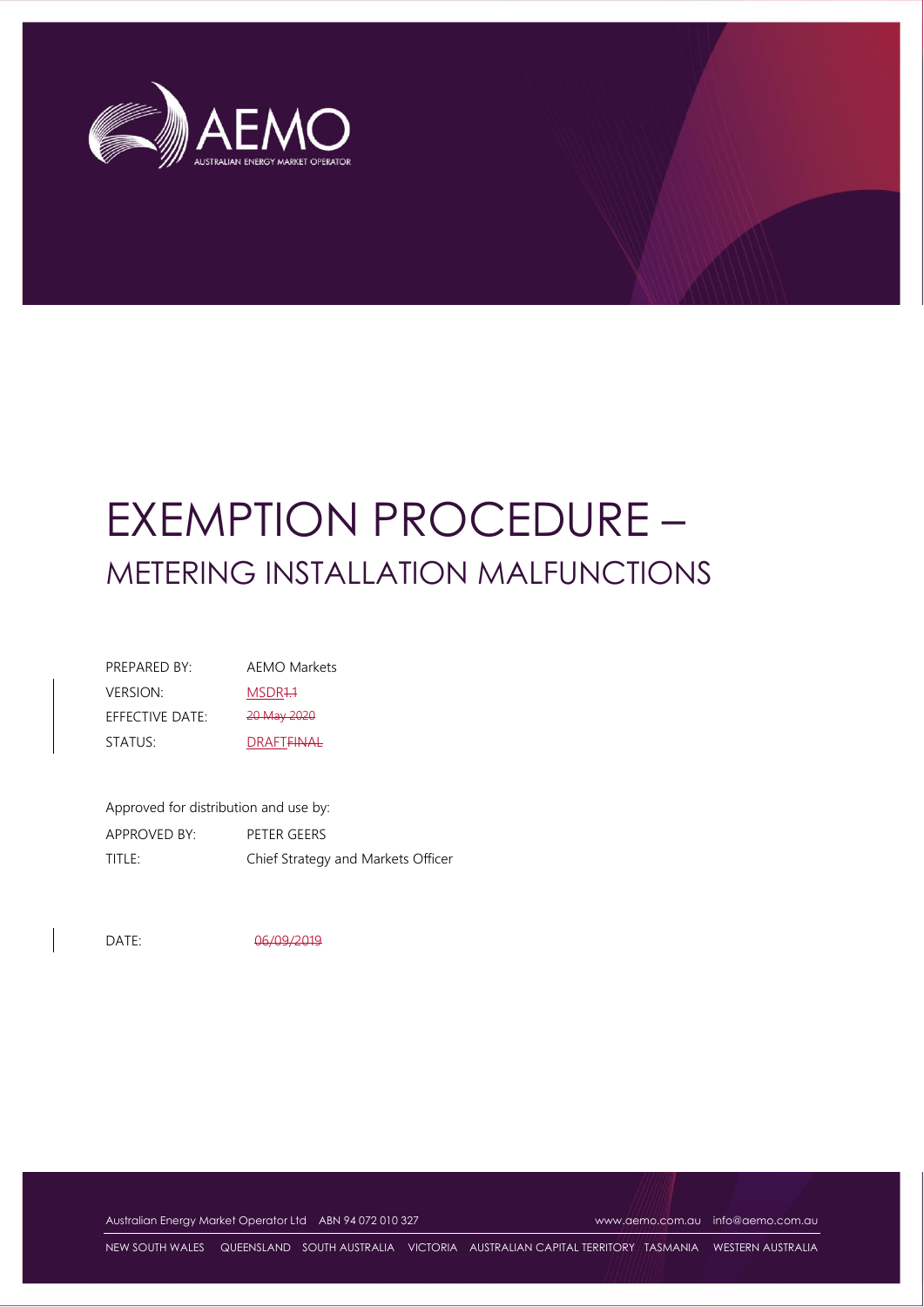

# **VERSION RELEASE HISTORY**

| Version | Effective Date  | Summary of Changes                                                                                                                                                                                                                                                                                                                                  |  |
|---------|-----------------|-----------------------------------------------------------------------------------------------------------------------------------------------------------------------------------------------------------------------------------------------------------------------------------------------------------------------------------------------------|--|
| 1.0     | 1 December 2017 | First Issue.<br>Document incorporates:<br>National Electricity Amendment (Expanding Competition in Metering and<br>$\bullet$<br>Related Services) Rule 2015. No.12;<br>National Electricity Amendment (Embedded Networks) Rule 2015 No. 15;<br>$\bullet$<br>and<br>National Electricity Amendment (Meter Replacement Processes) Rule 2016<br>No. 2. |  |
| 1.1     | 20 May 2020     | Updated to incorporate additional clause reference in the National Electricity<br>Amendment (Metering installation timeframes) Rule 2018 No. 15.                                                                                                                                                                                                    |  |
|         |                 | This version of the Procedure is not yet effective. AEMO will provide participants with at least 8<br>months' notice prior to the effective date.                                                                                                                                                                                                   |  |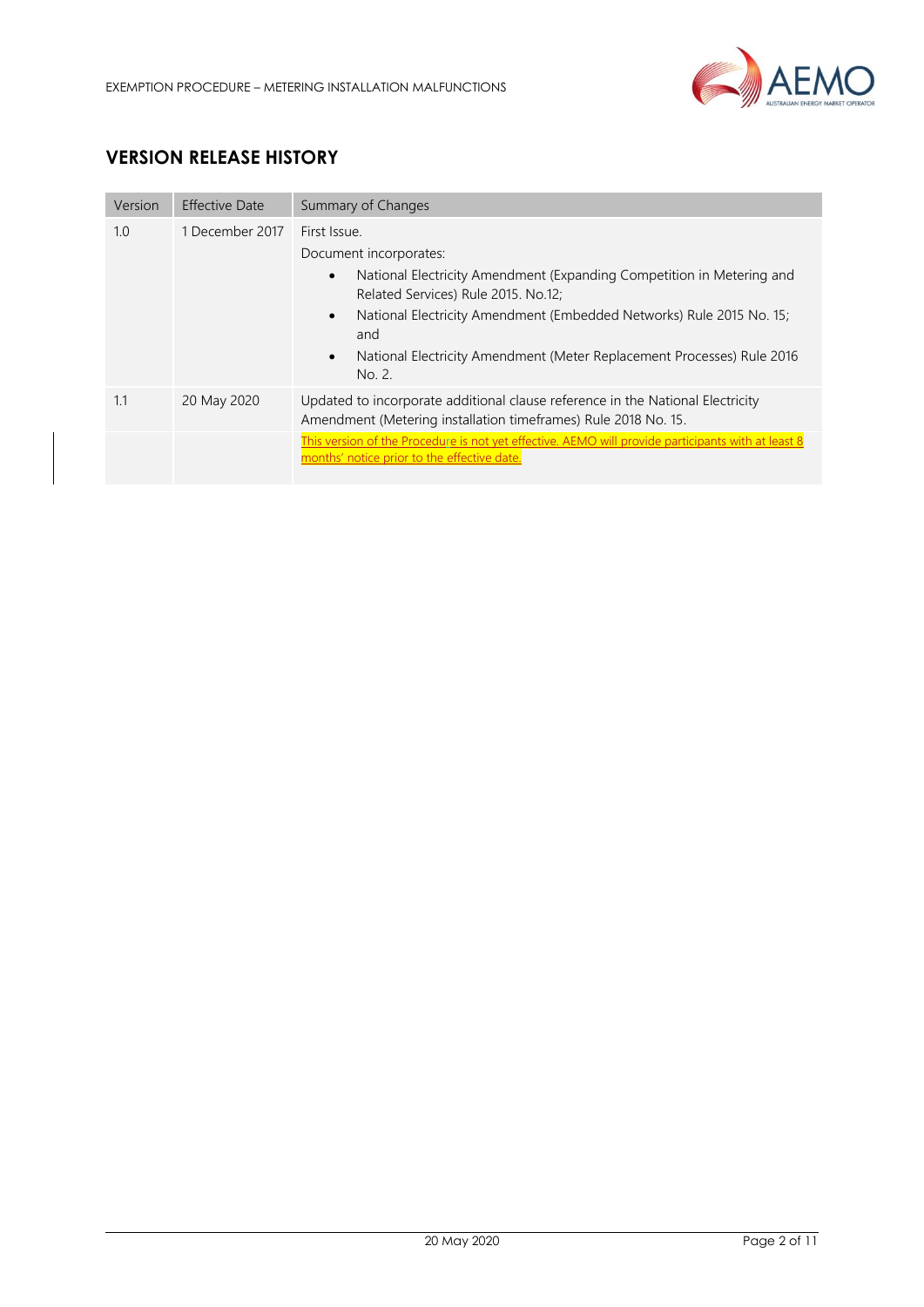

# **CONTENTS**

| 1.    | <b>INTRODUCTION</b>                                       | 4              |
|-------|-----------------------------------------------------------|----------------|
| 1.1.  | Purpose and scope                                         | 4              |
| 1.2.  |                                                           |                |
|       | Definitions and interpretation                            | 4              |
| 1.3.  | Related documents                                         | 4              |
| 2.    | <b>APPLICATION PROCESS</b>                                | 4              |
| 2.1.  | Applicant                                                 | 4              |
| 2.2.  | Timing of Application                                     | 5              |
| 2.3.  | <b>AEMO's Determination</b>                               | 5              |
| 2.4.  | Matters taken into Consideration                          |                |
| 2.5.  | Grant of Exemption                                        |                |
| 2.6.  | Application Unsuccessful                                  |                |
| 2.7.  | Extension to Exemption                                    |                |
| 2.8.  | Current MC's Obligations during the Exemption Period<br>6 |                |
| 2.9.  | Expiry of Exemption<br><u>76</u>                          |                |
| 2.10. | $\overline{7}$<br>Revocation of Exemption                 |                |
| 3.    | RECTIFICATION PLAN                                        | 7              |
| 3.1.  | Timing                                                    | $\overline{7}$ |
| 3.2.  | Contents                                                  | $\overline{7}$ |
|       | APPENDIX A. APPLICATION FOR EXEMPTION                     | 8              |
|       | APPENDIX B.<br>APPLICATION FOR EXTENSION                  | 10             |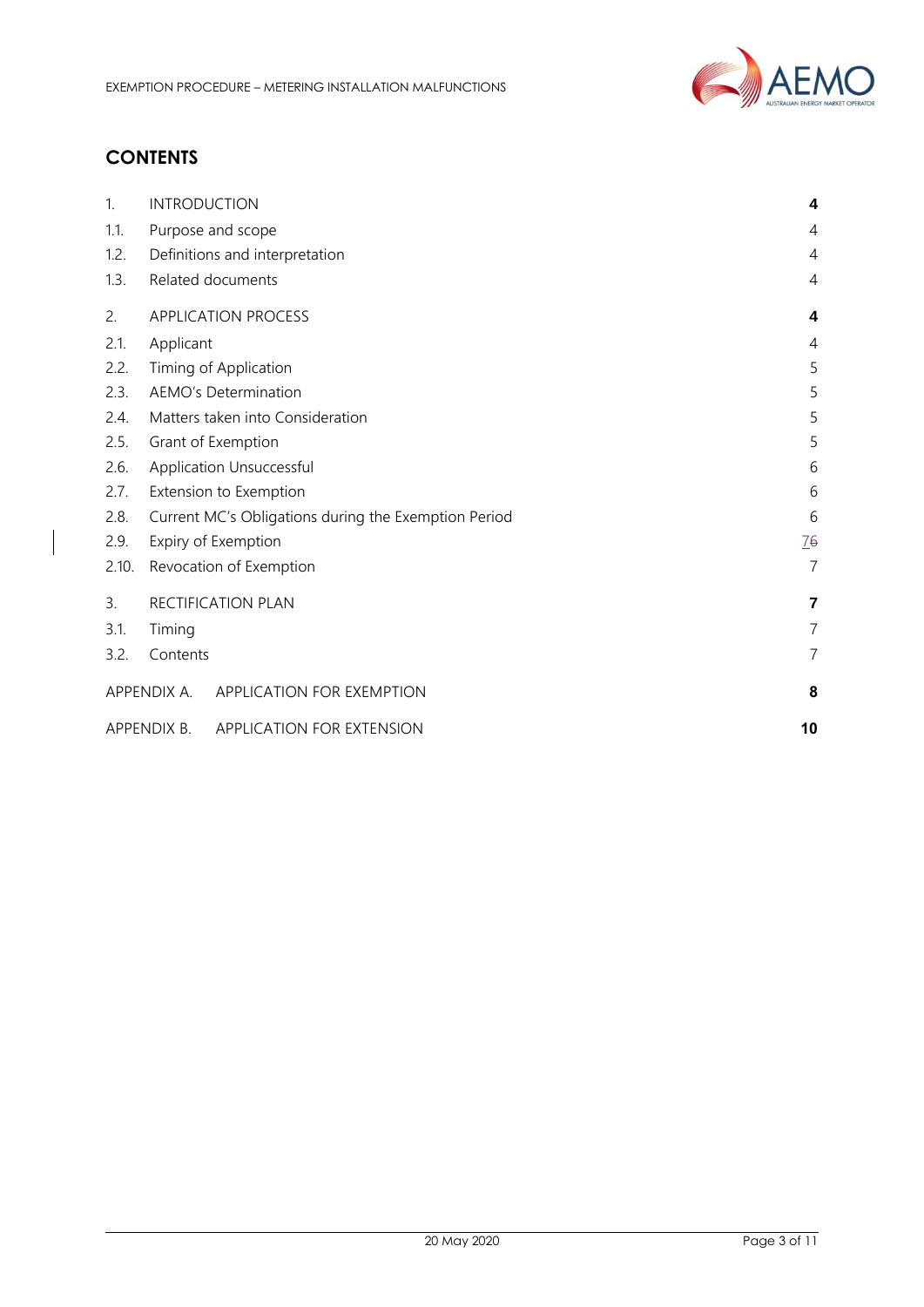

# <span id="page-3-0"></span>**1. INTRODUCTION**

# <span id="page-3-1"></span>**1.1. Purpose and scope**

This is the Exemption Procedure – Metering Installation Malfunctions made under clause 7.8.10(b) of the National Electricity Rules (NER) (Procedure).

This Procedure sets out the process by which a Current Metering Coordinator (MC) may apply for an exemption from complying with clause 7.8.10(a) and 7.8.10(aa) for the rectification of a *metering installation malfunction.*

This Procedure has effect only for the purposes set out in the NER. The NER and the *National Electricity Law* prevail over this Procedure to the extent of any inconsistency.

## <span id="page-3-2"></span>**1.2. Definitions and interpretation**

#### **1.2.1. Glossary**

Terms defined in the *National Electricity Law* and the NER have the same meanings in this Procedure unless otherwise specified in this clause.

Terms defined in the NER are intended to be identified in this Procedure by italicising them, but failure to italicise a defined term does not affect its meaning.

The Retail Electricity Market Procedures – Glossary and Framework:

- (a) Is incorporated into and forms part of this Procedure; and
- (b) Should be read in conjunction with this Procedure.

#### **1.2.2. Interpretation**

This Procedure is subject to the principles of interpretation set out in Schedule 2 of the *National Electricity Law.*

# <span id="page-3-3"></span>**1.3. Related documents**

| Title                                                            | Location                                                                                                          |
|------------------------------------------------------------------|-------------------------------------------------------------------------------------------------------------------|
| Retail Electricity Market Procedures -<br>Glossary and Framework | http://www.aemo.com.au/Electricity/National-Electricity-Market-<br>NEM/Retail-and-metering/Glossary-and-Framework |
| Metrology Procedure: Part A                                      | http://www.aemo.com.au/Electricity/National-Electricity-Market-<br>NEM/Retail-and-metering                        |

# <span id="page-3-4"></span>**2. APPLICATION PROCESS**

#### <span id="page-3-5"></span>**2.1. Applicant**

The only Participant who can apply for, and benefit from, an exemption granted by AEMO under clause 7.8.10 of the NER is the Current MC for the *metering installation* affected by the *metering installation malfunction*.

A Current MC is not required to apply for an exemption in the circumstances contemplated by clause 11.86.7(g)(2) of the NER where it is the Local Network Service Provider (LNSP):

- (a) Appointed as the Current MC under clause 11.86.7(a) of the NER; or
- (b) Deemed to be appointed as the Current MC under clause 11.86.7(c) of the NER,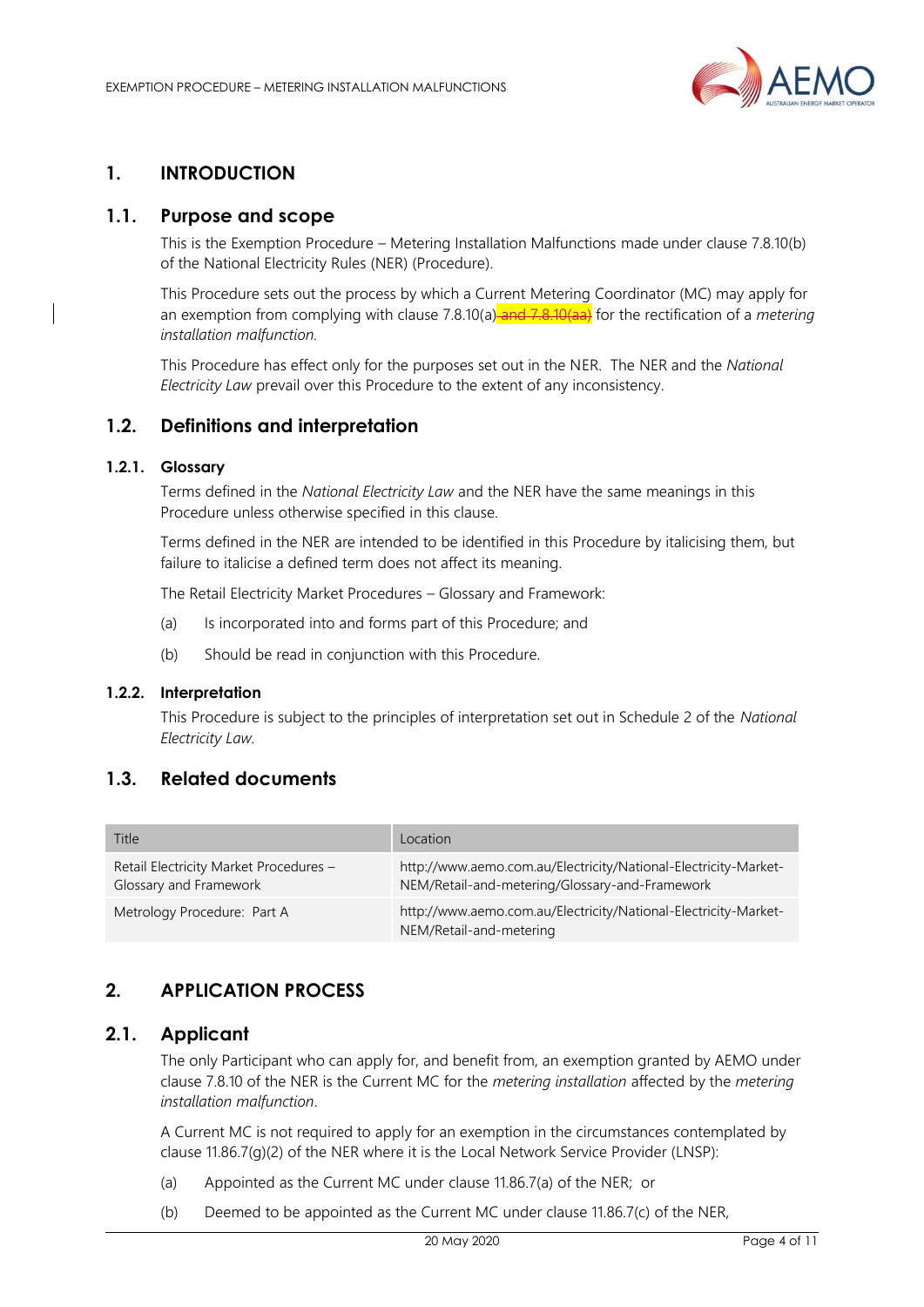

in respect of a type 5 or 6 *metering installation.*

# <span id="page-4-0"></span>**2.2. Timing of Application**

The Current MC must apply to AEMO as soon as the Current MC becomes aware of a *metering installation malfunction* that cannot be repaired within the timeframes specified by clause 7.8.10(a) and 7.8.10(aa) of the NER using the application form provided in Appendix A.

# <span id="page-4-1"></span>**2.3. AEMO's Determination**

- (a) Within two *business days* of receipt of an application for exemption, AEMO must:
	- (i) Assign a unique ID number to the application, or verify the ID number provided by the applicant where the application is for an extension to an existing exemption;
	- (ii) Provide the applicant with confirmation of receipt and the ID number of the application; and
	- (iii) Review the application and, where necessary, request additional information.
- (b) Within five business days of receipt of an application for exemption, or two business days after the receipt of the requested additional information (as applicable), AEMO must determine whether to approve the application and communicate that determination to the applicant.

#### <span id="page-4-2"></span>**2.4. Matters taken into Consideration**

Applicants will note that all applications will be considered on their merits and no previous grant of an exemption will be taken as creating a binding precedent on AEMO.

AEMO will take into account the following when considering an application:

- (a) The contents of the application;
- (b) The nature of the *metering installation malfunction* and whether it was caused by a breach of the NER by the Current MC;
- (c) Whether the Current MC has actively sought to find a way in which to rectify the *metering installation malfunction*;
- (d) The impact of the *metering installation malfunction* on *settlements* and other Participants;
- (e) How *metering data* will continue to be provided to AEMO and other Participants from that *metering installation* until the *metering installation malfunction* has been rectified, specifying how the quality and timeliness of the provision of that *metering data* will be addressed;
- (f) The practical consequences of granting an exemption;
- (g) Where provided, a draft of the MP's rectification plan; and
- (h) Any other information that AEMO considers to be relevant to the application.

#### <span id="page-4-3"></span>**2.5. Grant of Exemption**

An exemption granted by AEMO will commence on the date that AEMO received the application.

AEMO may grant the exemption on a conditional basis. Typical conditions that AEMO might impose include, without limitation, the following:

(a) The date by which the Current MC must provide AEMO with the MP's rectification plan in the form specified in section 3 for the rectification of the *metering installation malfunction*.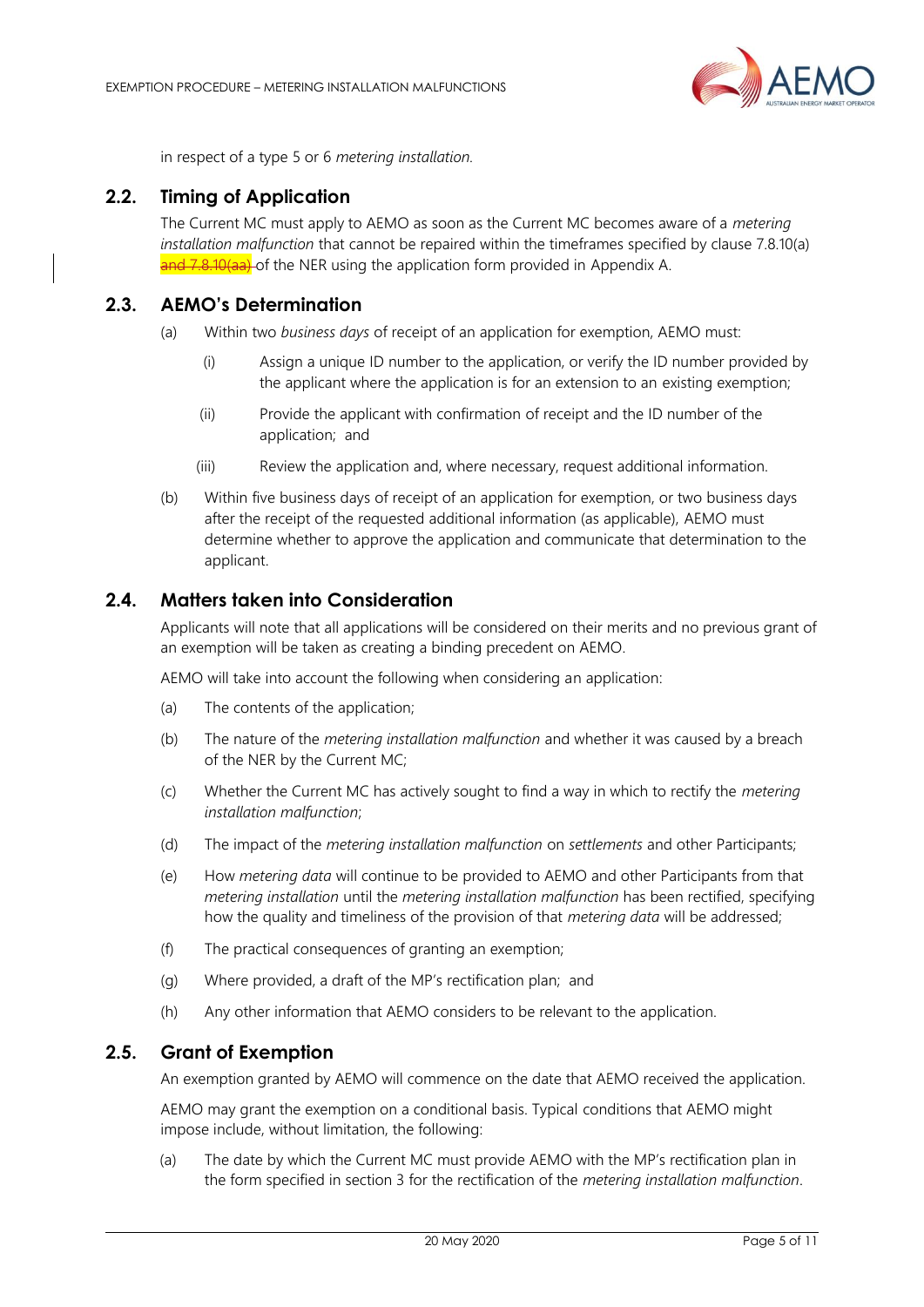

- (b) The date by which the Current MC must ensure the MP completes the rectification of the *metering installation malfunction* in accordance with the MP's rectification plan.
- (c) What action the Current MC must take to mitigate the effects of the *metering installation malfunction* on *settlements* and other Participants.

If the Current MC fails to meet any condition specified in the grant of the exemption, AEMO may revoke the exemption by notice to the Current MC.

## **2.6. Application Unsuccessful**

<span id="page-5-0"></span>If AEMO does not grant the exemption sought by the Current MC, AEMO will provide reasons.

The types of reasons for which an application might not be successful include the following, without limitation:

- (a) A failure to complete the application form;
- (b) A failure to provide further information by the date specified by AEMO in its request for that information;
- (c) The malfunction referred to in the application does not constitute a *metering installation malfunction*; and
- (d) The existence of other options available to the Current MC to rectify the *metering installation malfunction* that would not require an exemption.

## <span id="page-5-1"></span>**2.7. Extension to Exemption**

The Current MC may apply to AEMO for an extension to an exemption using the application form provided in Appendix B.

Any application for an extension must be submitted to AEMO prior to the expiry of the exemption. AEMO will consider the application in accordance with sections 2.3 to 2.6.

#### <span id="page-5-2"></span>**2.8. Current MC's Obligations during the Exemption Period**

The Current MC must:

- (a) Provide the Metering Provider's (MP's) rectification plan to AEMO in the form specified in section 3 for the rectification of the *metering installation malfunction* by the date specified by AEMO;
- (b) Within one *business day*, notify all affected Participants of the grant of the exemption and any extension to the exemption and provide them with a copy of the MP's rectification plan;
- (c) Diligently pursue the rectification of the *metering installation malfunction* in accordance with the MP's rectification plan and complete the rectification by the date specified by AEMO;
- (d) Keep AEMO and all affected Participants informed of any changes to the MP's rectification plan and provide a copy of the amended rectification plan to them;
- (e) Notify AEMO and all affected Participants when the *metering installation malfunction* has been rectified; and
- (f) Where there is a New MC for a *connection point*, notify the New MC of the exemption and provide the New MC with a copy of the exemption and MP's rectification plan prior to the change in Role.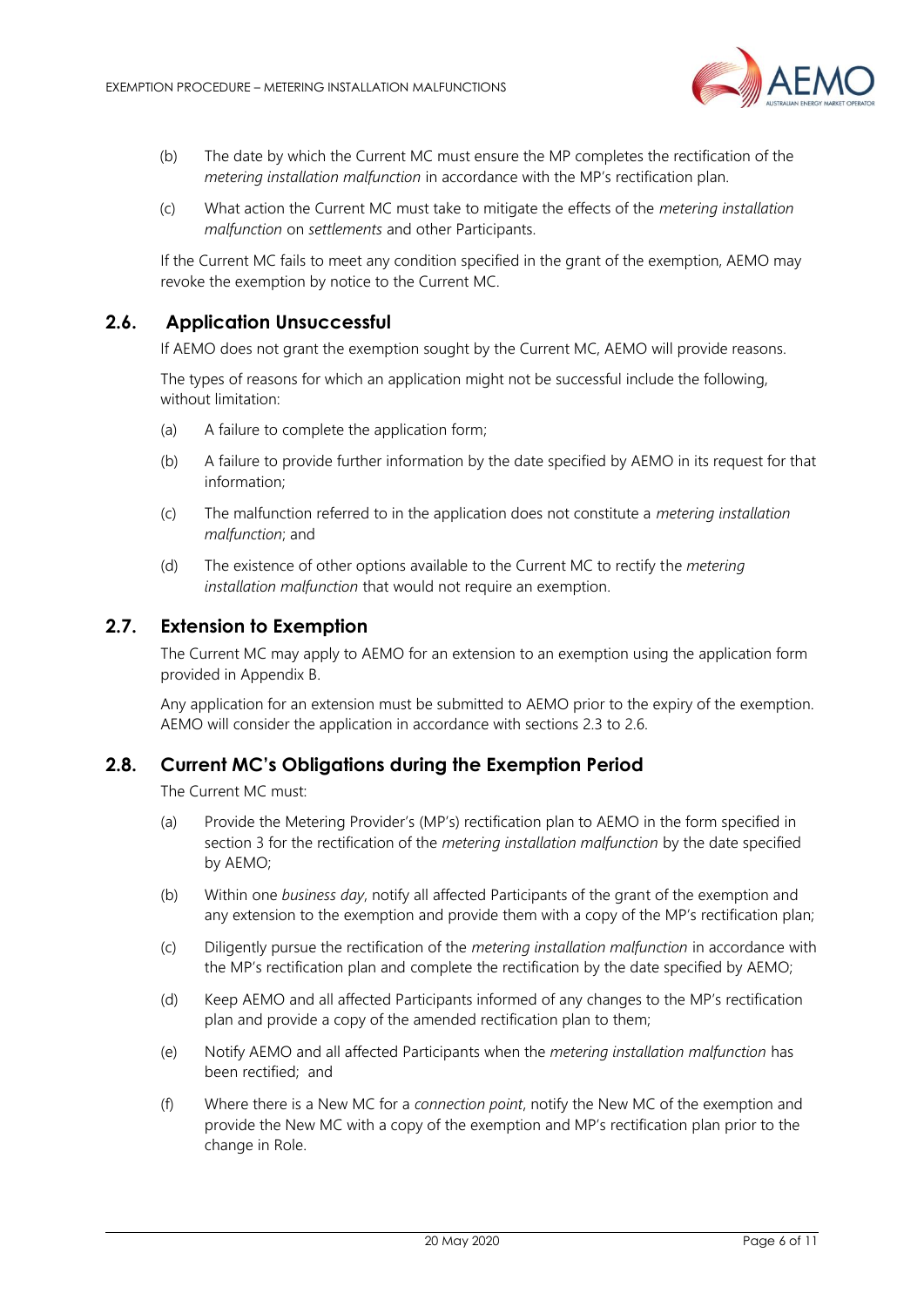

# <span id="page-6-0"></span>**2.9. Expiry of Exemption**

Any exemption (or extension) granted by AEMO in accordance with this Procedure will expire upon the earliest of the:

- (a) Rectification of the *metering installation malfunction;*
- (b) Expiry date specified by AEMO;
- (c) Abolishment of the *NMI* and *metering installation*;
- (d) Current MC's cessation of appointment as MC for the *metering installation* affected by the *metering installation malfunction*; and
- (e) Revocation of the exemption by AEMO.

# <span id="page-6-1"></span>**2.10. Revocation of Exemption**

If the Current MC fails to meet any condition of the exemption specified by AEMO, or any of the conditions specified in section 2.8, AEMO may revoke the exemption and notify the Current MC of the revocation, whereupon the Current MC must notify all affected Participants of the revocation within one *business day*.

# <span id="page-6-2"></span>**3. RECTIFICATION PLAN**

# <span id="page-6-3"></span>**3.1. Timing**

Where it is practicable to do so, the Current MC must provide a draft of the MP's rectification plan with its application for exemption.

If not, the Current MC must ensure that the MP's rectification plan is provided to AEMO in accordance with 7.8.10(c) of the NER, by the date specified by AEMO in its notice of exemption to the Current MC.

## <span id="page-6-4"></span>**3.2. Contents**

The rectification plan must include:

- (a) A technical assessment carried out by the MP of the reason for the *metering installation malfunction* and the repair work required;
- (b) A timetable listing the dates on which the relevant repair work will be carried out;
- (c) Details of any equipment or facility to be replaced;
- (d) A timetable listing the test and re-certification program for replaced *metering installation* components; and
- (e) Any planned shutdown or outage periods.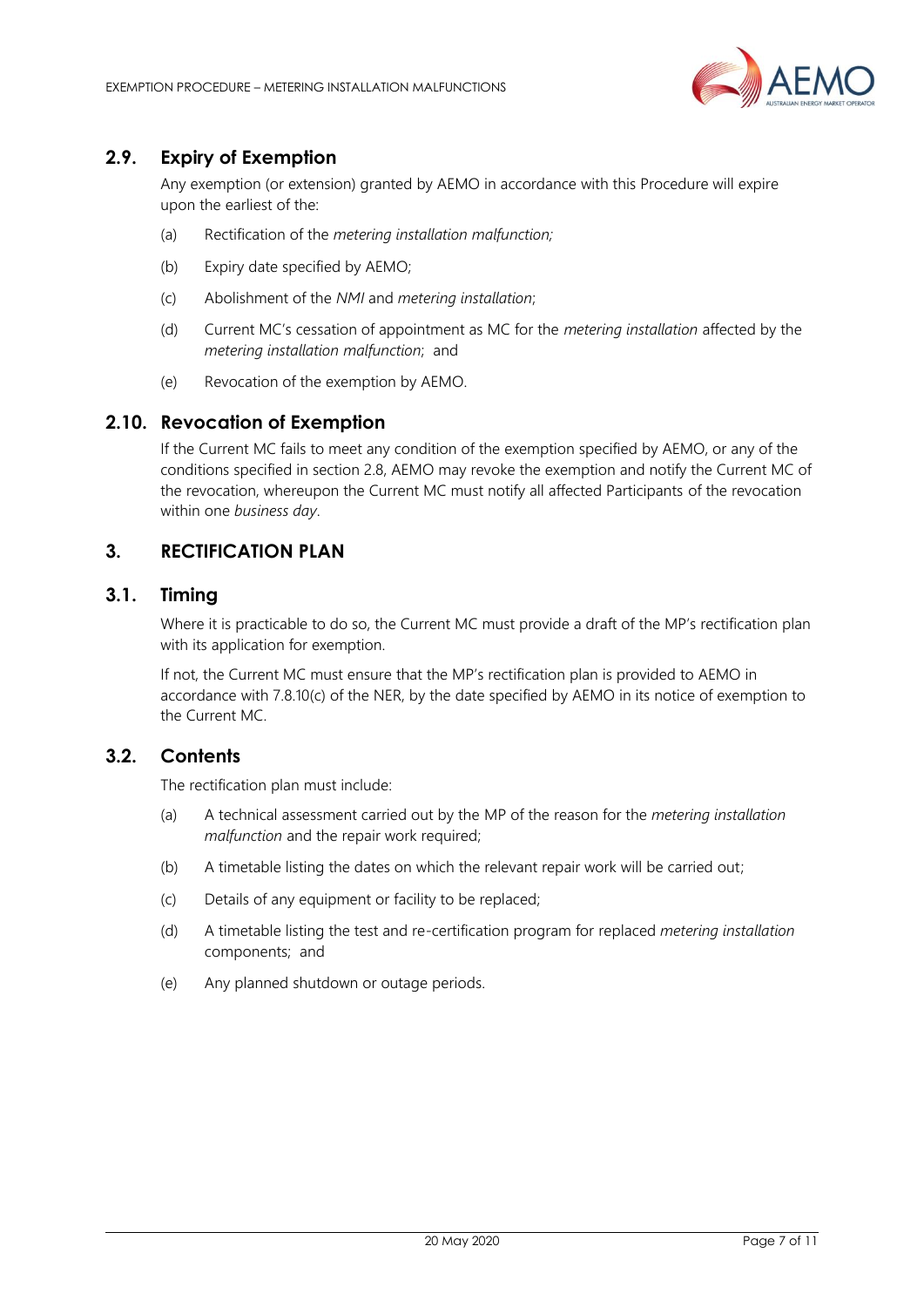

# <span id="page-7-0"></span>**APPENDIX A. APPLICATION FOR EXEMPTION**

Application for Exemption from the Requirement to Repair Metering Installation Malfunction within the period specified in clause 7.8.10(a) and 7.8.10(aa) of the National Electricity Rules

*To enable a timely response to your Application please complete all sections of this form. Please use additional pages and attach supporting documentation where required.*

| 1.  | Applicant Name:<br>Participant ID:                                                                                                                                                                |                                  |                 |
|-----|---------------------------------------------------------------------------------------------------------------------------------------------------------------------------------------------------|----------------------------------|-----------------|
| 2.  | <b>Contact Details:</b>                                                                                                                                                                           |                                  |                 |
|     | Name:                                                                                                                                                                                             |                                  |                 |
|     | Phone:                                                                                                                                                                                            |                                  |                 |
|     | Email:                                                                                                                                                                                            |                                  |                 |
| 3.  | Postal Address:                                                                                                                                                                                   |                                  |                 |
| 4.  | Date of Application:                                                                                                                                                                              |                                  |                 |
| 5.  | Date Applicant became aware of the metering installation<br>malfunction:                                                                                                                          |                                  |                 |
| 6.  | Reason for seeking exemption (i.e. reason for requiring<br>more than allowed time to carry out repairs):                                                                                          |                                  |                 |
| 7.  | Date of initial notification of metering installation<br>malfunction to the Applicant and circumstances in which<br>the Applicant found out:                                                      |                                  |                 |
| 8.  | NMI/NMIs(attach a spreadsheet for more than one NMI)                                                                                                                                              |                                  |                 |
| 9.  | Details of the metering installation malfunction:                                                                                                                                                 |                                  |                 |
|     | 10. Action taken to date in relation to the metering<br>installation malfunction, including any instructions<br>provided to the MDP and MP.                                                       |                                  |                 |
|     | 11. Describe all options or solutions to be considered to<br>rectify or otherwise repair the metering installation<br>malfunction, or provide a draft of the MP's proposed<br>rectification plan: |                                  |                 |
|     | 12. List of the affected Participant IDs:                                                                                                                                                         | LNSP:                            | Participant ID: |
|     |                                                                                                                                                                                                   | LR:                              | Participant ID: |
|     |                                                                                                                                                                                                   | MDP:                             | Participant ID: |
|     |                                                                                                                                                                                                   | MP:                              | Participant ID: |
|     |                                                                                                                                                                                                   | FRMP:                            | Participant ID: |
|     |                                                                                                                                                                                                   | Other: (e.g. NSP2,<br>EENSP etc) | Participant ID: |
| 13. | Explain the impact the exemption will have on the<br>Applicant's, and other Participants', ability to comply with<br>the NER:                                                                     |                                  |                 |
| 14. | How will the provision of metering data be addressed<br>during exemption, if granted?                                                                                                             |                                  |                 |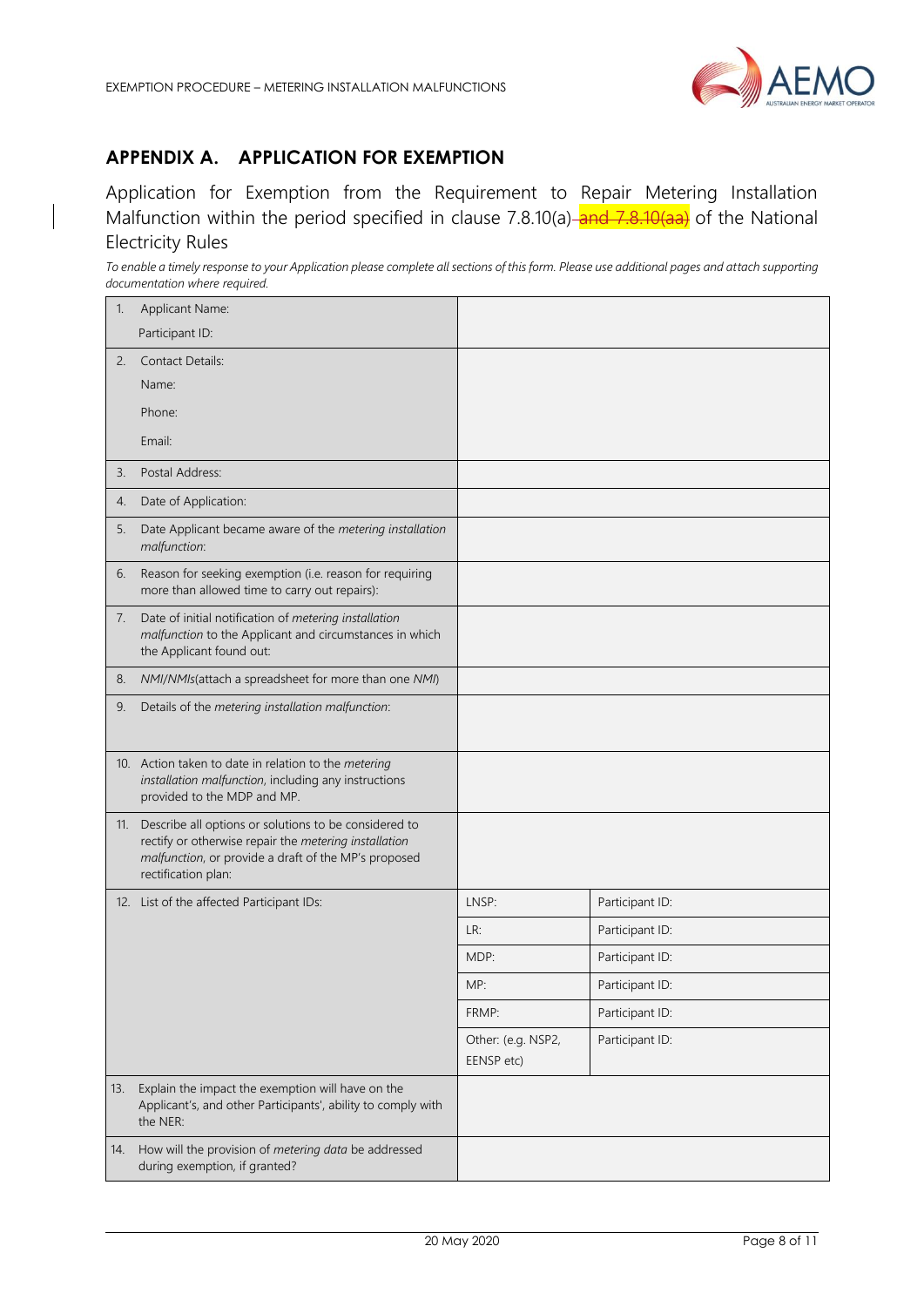

| 15. | Period of exemption sought                                                                                                                                              |  |
|-----|-------------------------------------------------------------------------------------------------------------------------------------------------------------------------|--|
|     | Include details if there is a specific event (such as a<br>substation upgrade, or an abolishment of supply, etc.)<br>that may mean that the exemption could end sooner. |  |
| 16. | Describe how the <i>metering installation malfunction</i> will be<br>addressed if the exemption is not granted:                                                         |  |
|     |                                                                                                                                                                         |  |

Please send this application to: [meter@aemo.com.au](mailto:meter@nemmco.com.au)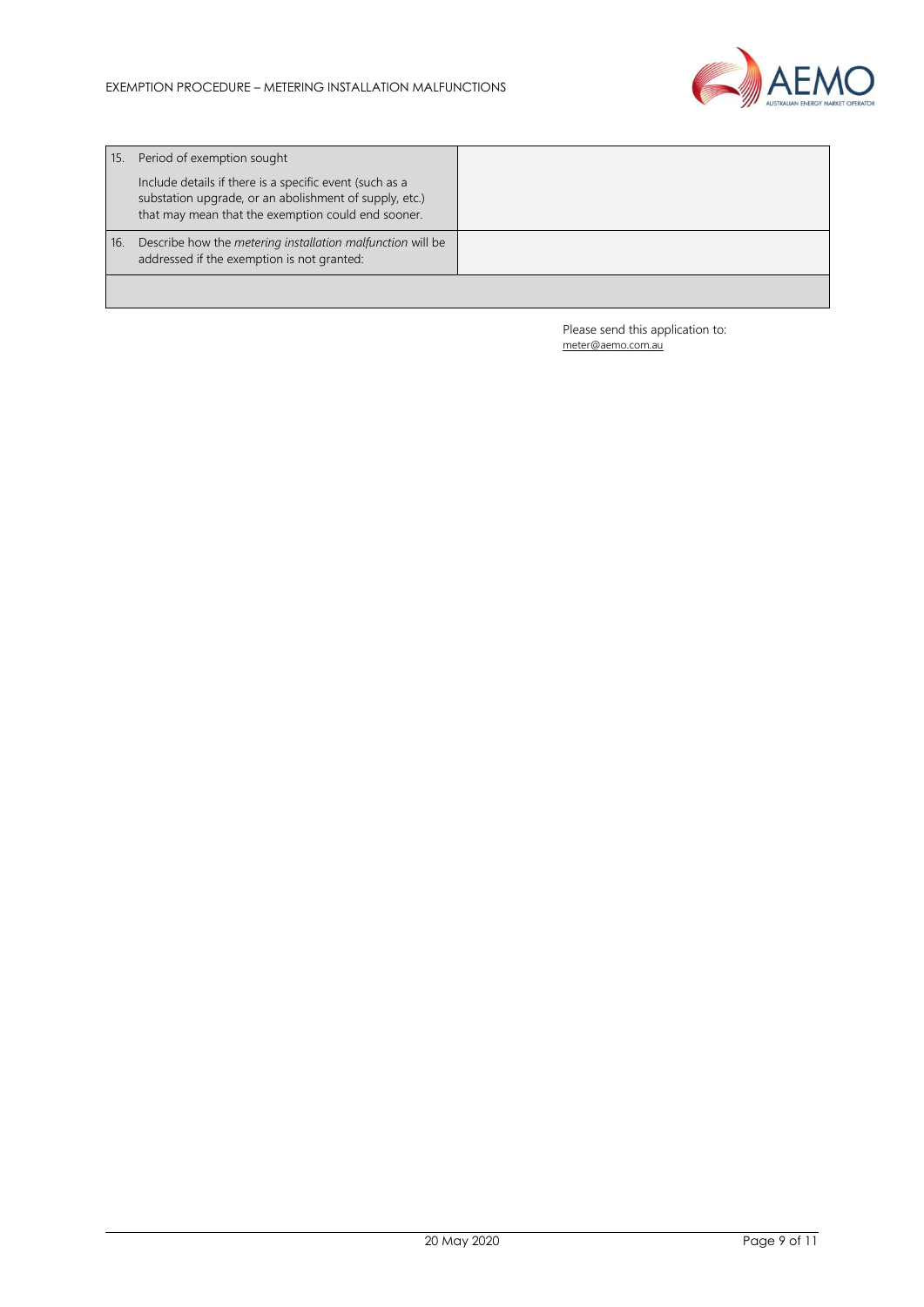

# <span id="page-9-0"></span>**APPENDIX B. APPLICATION FOR EXTENSION**

Application for Extension of Exemption from the Requirement to Repair Metering Installation Malfunction within the period specified in clause 7.8.10(a) and 7.8.10(aa) of the National Electricity Rules

*To enable a timely response to your Application please complete all sections of this form. Please use additional pages and attach supporting documentation where required.* 

| 1.  | Applicant:<br>Participant ID:                                                                                                                                                                                 |                                  |                 |
|-----|---------------------------------------------------------------------------------------------------------------------------------------------------------------------------------------------------------------|----------------------------------|-----------------|
| 2.  | <b>Contact Details:</b><br>Name:                                                                                                                                                                              |                                  |                 |
|     | Phone:                                                                                                                                                                                                        |                                  |                 |
|     | Email:                                                                                                                                                                                                        |                                  |                 |
| 3.  | Postal Address:                                                                                                                                                                                               |                                  |                 |
| 4.  | Exemption ID:                                                                                                                                                                                                 |                                  |                 |
| 5.  | Date of application for extension:                                                                                                                                                                            |                                  |                 |
| 6.  | NMI/NMIs (attach a spreadsheet for<br>more than one NMI)                                                                                                                                                      |                                  |                 |
| 7.  | Reason for seeking extension to<br>exemption:                                                                                                                                                                 |                                  |                 |
| 8.  | Remedial action taken to date:                                                                                                                                                                                |                                  |                 |
| 9.  | List of the affected Participant IDs:                                                                                                                                                                         | LNSP:                            | Participant ID: |
|     |                                                                                                                                                                                                               | LR:                              | Participant ID: |
|     |                                                                                                                                                                                                               | MDP:                             | Participant ID: |
|     |                                                                                                                                                                                                               | MP:                              | Participant ID: |
|     |                                                                                                                                                                                                               | FRMP:                            | Participant ID: |
|     |                                                                                                                                                                                                               | Other: (e.g. NSP2,<br>EENSP etc) | Participant ID: |
| 10. | Explain the impact the exemption will<br>have on the Applicant's, and other<br>Participants', ability to comply with<br>the NER:                                                                              |                                  |                 |
|     | (If no change from the date of the<br>original application, please indicate<br>'no change')                                                                                                                   |                                  |                 |
| 11. | How will the provision of metering<br>data be addressed during the<br>extension, if granted?                                                                                                                  |                                  |                 |
|     | (If no change from the date of the<br>original application, please indicate<br>'no change')                                                                                                                   |                                  |                 |
| 12. | Describe how the metering<br>installation malfunction will be<br>addressed if the extension is not<br>granted:<br>(If no change from the date of the<br>original application, please indicate<br>'no change') |                                  |                 |